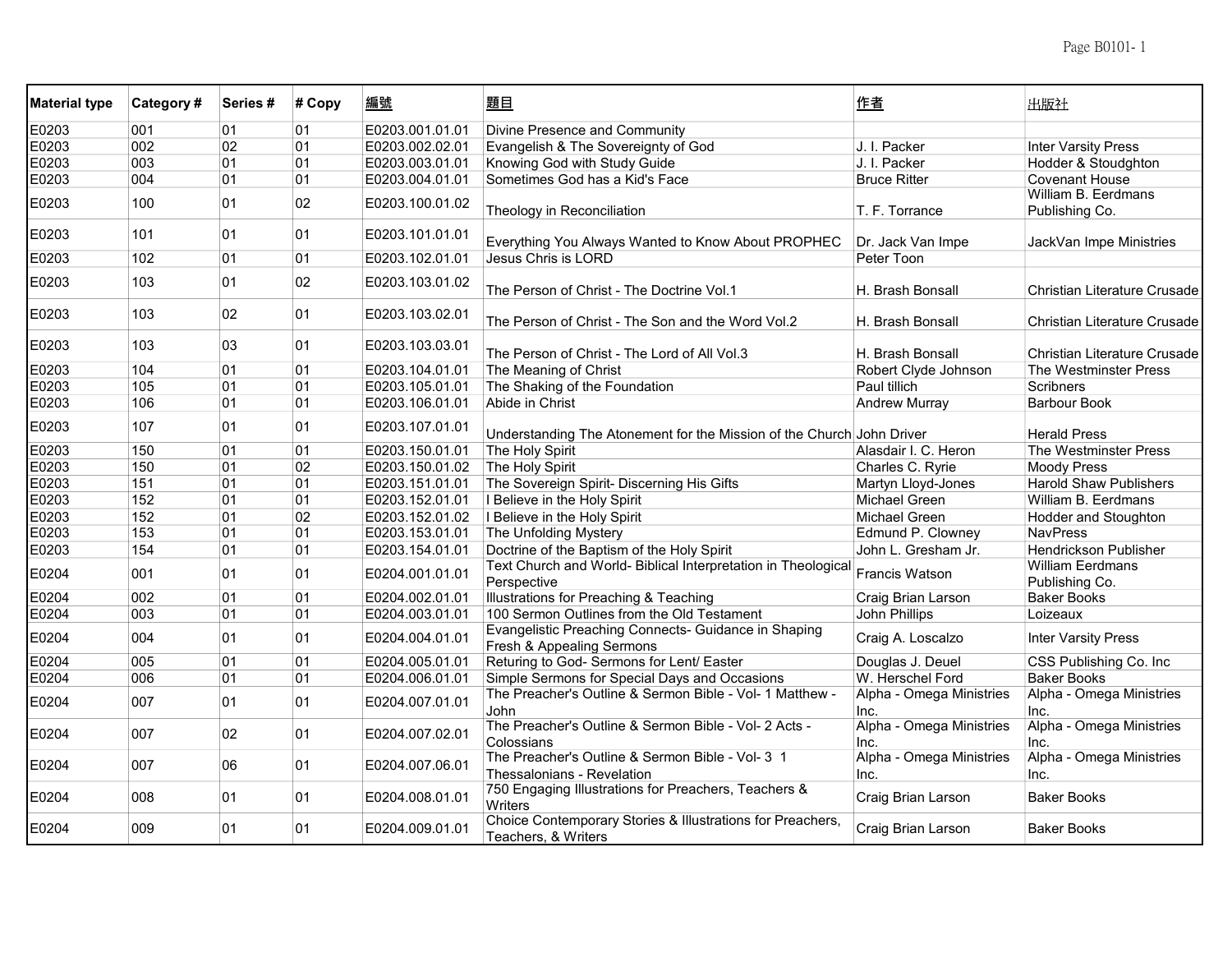| E0204 | 010 | 01 | 01 | E0204.010.01.01 | Contemporary Illustrations for Preachers, Teachers, &<br><b>Writers</b> | Craig Brian Larson         | <b>Baker Books</b>                     |
|-------|-----|----|----|-----------------|-------------------------------------------------------------------------|----------------------------|----------------------------------------|
| E0204 | 011 | 01 | 01 | E0204.011.01.01 | Ultimate Book of Illustrations & Quotes                                 | Charles R. Swindoll        | <b>Thomas Nelson Press</b>             |
| E0204 | 012 | 01 | 01 | E0204.012.01.01 | Fresh Illustrations for Preaching & Teaching from<br>Leadership Journal | Edward K. Rowell           | <b>Baker Books</b>                     |
| E0204 | 013 | 01 | 01 | E0204.013.01.01 | More Perfect Illustration -for every topic and occasion                 | Preaching Today            | <b>Tyndale House Publisher</b><br>Inc. |
| E0204 | 014 | 01 | 01 | E0204.014.01.01 | Mastering Contemparary Preaching                                        | <b>Bill Hybels</b>         | <b>Zondervan Publishing</b><br>House   |
| E0204 | 015 | 01 | 01 | E0204.015.01.01 | <b>Anointed Expository Preaching</b>                                    | Stephen F. Olford          | Broadman & Holman<br>Publisher         |
| E0204 | 016 | 01 | 01 | E0204.016.01.01 | Solving The Ministry's toughest problems - Vol II                       | Stephen Strang             | Ministries for Christian<br>Leaders    |
| E0204 | 060 | 01 | 01 | E0204.060.01.01 | <b>Essential Truths of the Christian Faith</b>                          | R C Sproul                 | Tydale                                 |
| E0205 | 001 | 01 | 01 | E0205.001.01.01 | <b>Encountering Evil</b>                                                | Stephen T. Davis           | John Knox Press                        |
| E0205 | 002 | 01 | 01 | E0205.002.01.01 | Lessons In Evil Lessons from the Light                                  | Gail Carr Feldman          | <b>Crown Publishers</b>                |
| E0206 | 001 | 01 | 01 | E0206.001.01.01 | Management for Your Church: How to Realize Your                         | Alvin J. Lindgrem and      | <b>Organization Resources</b>          |
|       |     |    |    |                 |                                                                         |                            | Tyndale House Publishers,              |
| E0206 | 002 | 01 | 01 | E0206.002.01.01 | 20th Century Thoughts That Shaped the Church                            | Vernon McLellan            | Inc.                                   |
|       |     |    |    |                 |                                                                         | John Ankerberg & John      |                                        |
| E0206 | 003 | 01 | 01 | E0206.003.01.01 | Behind the Mask of Mormonism                                            | Weldon                     | <b>Harvest House Publishers</b>        |
| E0206 | 004 | 01 | 01 | E0206.004.01.01 | <b>Foreshocks of Antichrist</b>                                         | Grant Jeffrey, Chuck       | <b>Harvest House Publishers</b>        |
|       |     |    |    |                 |                                                                         | Paul de Parrie & Mary      |                                        |
| E0206 | 005 | 01 | 01 | E0206.005.01.01 | Unholy Sacrifices of the New Age                                        | Pride                      | <b>Crossway Books</b>                  |
|       |     |    |    |                 |                                                                         |                            | Concordia Publishing                   |
| E0206 | 006 | 01 | 01 | E0206.006.01.01 | How to Respond to The Occult                                            | David W. Hoover            | House                                  |
|       |     |    |    |                 |                                                                         |                            | <b>Concordia Publishing</b>            |
| E0206 | 007 | 01 | 01 | E0206.007.01.01 | How to Respond to The Islam                                             | Philip H. Lochhaas         | House                                  |
|       |     |    |    |                 |                                                                         |                            | <b>Concordia Publishing</b>            |
| E0206 | 008 | 01 | 01 | E0206.008.01.01 | How to Respond to The Latter-day Saints (The Mormo                      | Edgar P. Kaiser            | House                                  |
|       |     |    |    |                 |                                                                         |                            | Concordia Publishing                   |
| E0206 | 009 | 01 | 01 | E0206.009.01.01 | How to Respond to The Eastern Religions                                 | Philip H. Lochhaas         | House                                  |
|       |     |    |    |                 |                                                                         |                            | <b>Concordia Publishing</b>            |
| E0206 | 010 | 01 | 01 | E0206.010.01.01 | How to Respond to The New Age Movement                                  | Philip H. Lochhaas         | House                                  |
| E0206 | 011 | 01 | 01 | E0206.011.01.01 | Christ The Cross The Church                                             | Ernie Hile, Lance Lambert, | <b>Elim Publications</b>               |
|       |     |    |    |                 |                                                                         |                            | Zondervan Publishing                   |
| E0206 | 012 | 01 | 01 | E0206.012.01.01 | World-Views in Conflict - Choosing Christianity in                      | Ronald H. Nash             | House                                  |
| E0206 | 013 | 01 | 01 | E0206.013.01.01 | The Kingdom of the Cults                                                | <b>Walter Martin</b>       | <b>Bethany House Publishers</b>        |
| E0206 | 014 | 01 | 01 | E0206.014.01.01 | The Choice - Islam & Christianity vol-1                                 | Ahmed Deedat               |                                        |
| E0206 | 015 | 01 | 01 | E0206.015.01.01 | the New Millennium Manual                                               | Robert G. Clouse           | <b>Baker Books</b>                     |
| E0206 | 016 | 01 | 01 | E0206.016.01.01 | Encyclopedia of New Age Beliefs                                         | John Ankerberg             | <b>Harvest House Publishers</b>        |
| E0206 | 017 | 01 | 01 | E0206.017.01.01 | Recent reference books in Religion                                      | William M. Johnston        | <b>Inter Varsity Press</b>             |
| E0206 | 018 | 01 | 01 | E0206.018.01.01 | Handbook of Today's Religions                                           | Josh McDowell              | <b>Thomas Nelson Press</b>             |
|       |     |    |    |                 | Reason & Religious Belief - In Introduction to the Philosophy           |                            |                                        |
| E0206 | 019 | 01 | 01 | E0206.019.01.01 | of Religion                                                             | Michael Peterson           | <b>Oxford University Press</b>         |
| E0206 | 020 | 01 | 01 | E0206.020.01.01 | Cults - Prophecies, Practices & Personalities                           | Michael Jordan             |                                        |
| E0207 | 001 | 01 | 01 | E0207.001.01.01 | Confessions                                                             | Saint Augustine            | <b>Thomas Nelson Publishers</b>        |
| E0207 | 001 | 01 | 02 | E0207.001.01.02 | Confessions                                                             | Saint Augustine            | Penguin Books                          |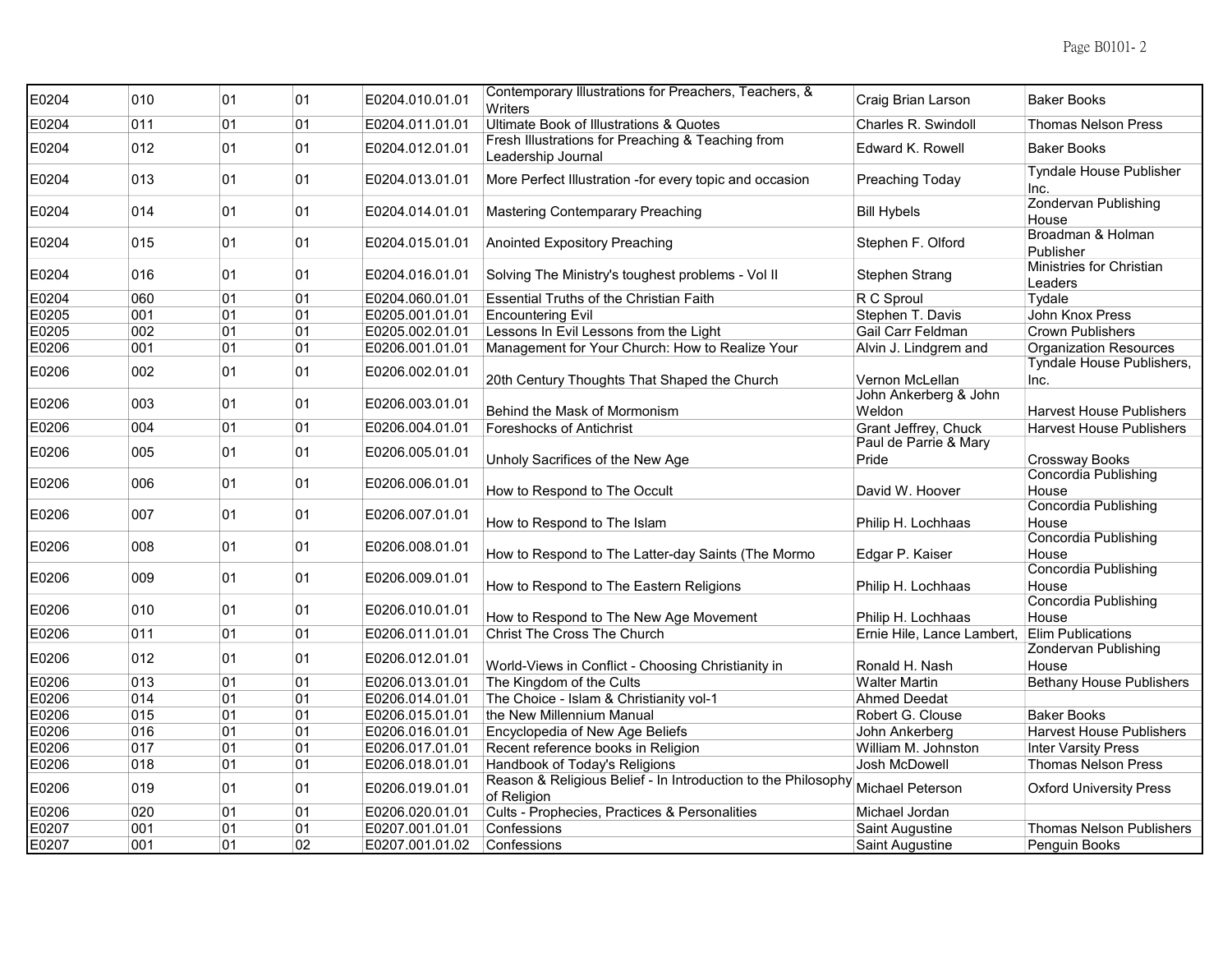| E0207<br>002<br>01<br>01<br>E0207.002.01.01<br>City of God<br>Images Books<br>Saint Augustine<br>02<br>E0207<br>002<br>01<br>E0207.002.01.02<br>City of God<br>Saint Augustine<br>Images Books<br>E0207<br>003<br>01<br>01<br>The Deeper Christian Life and Other Writing<br><b>Thomas Nelson Publishers</b><br>E0207.003.01.01<br><b>Andrew Murray</b><br>Peter C. Hodgson and<br>004<br>01<br>01<br>E0207<br>E0207.004.01.01<br>Christian Theology<br>Robert H. King<br><b>Fortress Press</b><br>005<br>01<br>Reasons Skeptics Should Consider Christianity<br>E0207<br>01<br>E0207.005.01.01<br>Josh McDowell<br><b>Tyndale House Publishers</b><br>006<br>01<br>01<br>E0207<br>E0207.006.01.01<br><b>Basic Christianity</b><br><b>Inter Varsity Press</b><br>John R.W. Stott<br>01<br>E0207<br>007<br>01<br>Interpreting The Bible in Theology and the Church<br><b>Edwin Mellen Press</b><br>E0207.007.01.01<br>Heney Vander Goot<br>008<br>01<br>E0207<br>01<br>E0207.008.01.01<br>The Majesty of Man - The Dignity of Being Human<br>Ronald B. Allen<br>Multnomah<br>E0207<br>01<br>009<br>01<br>E0207.009.01.01<br>The Meaning of Man<br>Jean Mouroux<br>Images Books<br>010<br>01<br>01<br>E0207.010.01.01<br>St. Francis of Assisi- The Best from all His Works<br><b>Thomas Nelson Publishers</b><br>E0207<br><b>St Francis</b><br>E0207<br>011<br>01<br>E0207.011.01.01<br><b>SCM Press</b><br>01<br>Baptism in the New Testament<br>Oscar Cullmann<br>Zondervan Publishing<br>012<br>01<br>01<br>E0207<br>E0207.012.01.01<br>Things Which Become Sound Doctrine<br>J. Dwight Pentecost<br>House<br>013<br>01<br>E0207<br>01<br>E0207.013.01.01<br>The New Age Jesus - Revealing<br>Douglas Groothuis<br>InterVarsity Press<br><b>Zondervan Publishing</b><br>014<br>01<br>01<br>E0207<br>E0207.014.01.01<br>God at Sinai<br>Jeffrey J. Niehaus<br>House<br>E0207<br>015<br>01<br>01<br>E0207.015.01.01<br>The Messianic Secret<br>Christopher Tuckett<br><b>Fortress Press</b><br>016<br>01<br>E0207.016.01.01<br>E0207<br>01<br>The Universe Next Door<br>James W. Sire<br>InterVarsity Press<br>Tyndale House Publishers,<br>01<br>E0207<br>017<br>01<br>E0207.017.01.01<br>INC.<br>F. F. Bruce<br>What the Bible Teaches About What Jesus Did<br>01<br>018<br>01<br>Deane William Ferm<br>The Seabury Press<br>E0207<br>E0207.018.01.01<br>Contemporary American Theologies- A Critical Survey<br>01<br>01<br>E0207<br>019<br>E0207.019.01.01<br>Contemporary American Theologies II - A Book of Reading<br>Deane William Ferm<br>The Seabury Press<br>020<br>01<br>E0207<br>01<br>E0207.020.01.01<br>Theology in Turmoil<br>Alan P. R. Sell<br><b>Baker Books</b><br>021<br>01<br>E0207<br>01<br>E0207.021.01.01<br>The Meaning of the Dead Sea Scrolls<br>A. Power Davies<br><b>Mentor Book</b><br>William B Eerdmans<br>022<br>01<br>01<br>E0207<br>E0207.022.01.01<br>The Dead Sea Scrolls and the New Testament<br>William Sanford LaSor<br>Publishing Co<br><b>Chrisitian Focus</b><br>01<br>01<br>023<br>E0207<br>E0207.023.01.01<br>The Apostles' Creed<br>George Philip<br><b>Publications Ltd</b><br>024<br>01<br>01<br>The Mysterious Beyond<br>Terry C. Muck<br>E0207<br>E0207.024.01.01<br><b>Baker Books</b><br>Luis Bush and Beverly<br>Youth With A Mission<br>E0207<br>025<br>01<br>01<br>E0207.025.01.01<br>The Move of the Holy Spirit in the 10/40 Window<br>Pegues<br>Publishing<br>E0207<br>026<br>01<br>01<br>Alleged Discrepancies of the Bible<br><b>Whitaker House</b><br>E0207.026.01.01<br>John w. Haley<br>027<br>01<br>01<br>the truth behind the DaVinci Code<br><b>Richard Abanes</b><br>E0207<br>E0207.027.01.01<br><b>Harvest House Publisher</b><br>Earl E. Shekp & Ronald<br>01<br>E0207<br>028<br>01<br>E0207.028.01.01<br>A biblical Basis for Ministry<br>Sunderland<br>The Westminister Press<br>029<br>01<br>E0207<br>01<br>E0207.029.01.01<br><b>Victor Books</b><br>Cracking Da Vinci's code<br>James I. Garlow<br>030<br>01<br>E0207<br>01<br>E0207.030.01.01<br><b>Counterfeit Code</b><br><b>Bay Ridge Books</b><br>James A. Beverley<br>031<br>01<br>01<br><b>Inter Varsity Press</b><br>E0207<br>E0207.031.01.01<br>Predestination & Free Will<br>David Basinger<br>032<br>01<br><b>Integrity Publishers</b><br>E0207<br>01<br>E0207.032.01.01<br>God @ Ground Zero<br>Chaplain Ray<br>01<br>E0207<br>033<br>01<br>The Shroud and The Controversy<br>Kenneth E. Stevenson<br><b>Thomas Nelson Publishers</b><br>E0207.033.01.01<br>The Last Temptation of Christ- its deception and what you<br>01<br>01<br>E0207<br>034<br>E0207.034.01.01<br>should do about it<br>Erwin w. Lutzer<br><b>Moody Press</b><br>Zondervan Publishing<br>01<br>01<br>E0207<br>035<br>E0207.035.01.01<br>Bone of His Bone<br>F. J. Huegel<br>House<br>036<br>01<br>01<br>E0207.036.01.01<br><b>Christ is Alive</b><br><b>Michel Quoist</b><br>Images Books | E0207 | 001 | 01 | $\overline{03}$ | E0207.001.01.03 | Confessions | Saint Augustine | Penguin Books |
|--------------------------------------------------------------------------------------------------------------------------------------------------------------------------------------------------------------------------------------------------------------------------------------------------------------------------------------------------------------------------------------------------------------------------------------------------------------------------------------------------------------------------------------------------------------------------------------------------------------------------------------------------------------------------------------------------------------------------------------------------------------------------------------------------------------------------------------------------------------------------------------------------------------------------------------------------------------------------------------------------------------------------------------------------------------------------------------------------------------------------------------------------------------------------------------------------------------------------------------------------------------------------------------------------------------------------------------------------------------------------------------------------------------------------------------------------------------------------------------------------------------------------------------------------------------------------------------------------------------------------------------------------------------------------------------------------------------------------------------------------------------------------------------------------------------------------------------------------------------------------------------------------------------------------------------------------------------------------------------------------------------------------------------------------------------------------------------------------------------------------------------------------------------------------------------------------------------------------------------------------------------------------------------------------------------------------------------------------------------------------------------------------------------------------------------------------------------------------------------------------------------------------------------------------------------------------------------------------------------------------------------------------------------------------------------------------------------------------------------------------------------------------------------------------------------------------------------------------------------------------------------------------------------------------------------------------------------------------------------------------------------------------------------------------------------------------------------------------------------------------------------------------------------------------------------------------------------------------------------------------------------------------------------------------------------------------------------------------------------------------------------------------------------------------------------------------------------------------------------------------------------------------------------------------------------------------------------------------------------------------------------------------------------------------------------------------------------------------------------------------------------------------------------------------------------------------------------------------------------------------------------------------------------------------------------------------------------------------------------------------------------------------------------------------------------------------------------------------------------------------------------------------------------------------------------------------------------------------------------------------------------------------------------------------------------------------------------------------------------------------------------------------------------------------------------------------------------------------------------------------------------------------------------------------------------------------------------------------------------------------------------------------------------------------------------------------------------------------------------------------------------------------------------------------------------------------------------------------------------------------------------------------------|-------|-----|----|-----------------|-----------------|-------------|-----------------|---------------|
|                                                                                                                                                                                                                                                                                                                                                                                                                                                                                                                                                                                                                                                                                                                                                                                                                                                                                                                                                                                                                                                                                                                                                                                                                                                                                                                                                                                                                                                                                                                                                                                                                                                                                                                                                                                                                                                                                                                                                                                                                                                                                                                                                                                                                                                                                                                                                                                                                                                                                                                                                                                                                                                                                                                                                                                                                                                                                                                                                                                                                                                                                                                                                                                                                                                                                                                                                                                                                                                                                                                                                                                                                                                                                                                                                                                                                                                                                                                                                                                                                                                                                                                                                                                                                                                                                                                                                                                                                                                                                                                                                                                                                                                                                                                                                                                                                                                                                                        |       |     |    |                 |                 |             |                 |               |
|                                                                                                                                                                                                                                                                                                                                                                                                                                                                                                                                                                                                                                                                                                                                                                                                                                                                                                                                                                                                                                                                                                                                                                                                                                                                                                                                                                                                                                                                                                                                                                                                                                                                                                                                                                                                                                                                                                                                                                                                                                                                                                                                                                                                                                                                                                                                                                                                                                                                                                                                                                                                                                                                                                                                                                                                                                                                                                                                                                                                                                                                                                                                                                                                                                                                                                                                                                                                                                                                                                                                                                                                                                                                                                                                                                                                                                                                                                                                                                                                                                                                                                                                                                                                                                                                                                                                                                                                                                                                                                                                                                                                                                                                                                                                                                                                                                                                                                        |       |     |    |                 |                 |             |                 |               |
|                                                                                                                                                                                                                                                                                                                                                                                                                                                                                                                                                                                                                                                                                                                                                                                                                                                                                                                                                                                                                                                                                                                                                                                                                                                                                                                                                                                                                                                                                                                                                                                                                                                                                                                                                                                                                                                                                                                                                                                                                                                                                                                                                                                                                                                                                                                                                                                                                                                                                                                                                                                                                                                                                                                                                                                                                                                                                                                                                                                                                                                                                                                                                                                                                                                                                                                                                                                                                                                                                                                                                                                                                                                                                                                                                                                                                                                                                                                                                                                                                                                                                                                                                                                                                                                                                                                                                                                                                                                                                                                                                                                                                                                                                                                                                                                                                                                                                                        |       |     |    |                 |                 |             |                 |               |
|                                                                                                                                                                                                                                                                                                                                                                                                                                                                                                                                                                                                                                                                                                                                                                                                                                                                                                                                                                                                                                                                                                                                                                                                                                                                                                                                                                                                                                                                                                                                                                                                                                                                                                                                                                                                                                                                                                                                                                                                                                                                                                                                                                                                                                                                                                                                                                                                                                                                                                                                                                                                                                                                                                                                                                                                                                                                                                                                                                                                                                                                                                                                                                                                                                                                                                                                                                                                                                                                                                                                                                                                                                                                                                                                                                                                                                                                                                                                                                                                                                                                                                                                                                                                                                                                                                                                                                                                                                                                                                                                                                                                                                                                                                                                                                                                                                                                                                        |       |     |    |                 |                 |             |                 |               |
|                                                                                                                                                                                                                                                                                                                                                                                                                                                                                                                                                                                                                                                                                                                                                                                                                                                                                                                                                                                                                                                                                                                                                                                                                                                                                                                                                                                                                                                                                                                                                                                                                                                                                                                                                                                                                                                                                                                                                                                                                                                                                                                                                                                                                                                                                                                                                                                                                                                                                                                                                                                                                                                                                                                                                                                                                                                                                                                                                                                                                                                                                                                                                                                                                                                                                                                                                                                                                                                                                                                                                                                                                                                                                                                                                                                                                                                                                                                                                                                                                                                                                                                                                                                                                                                                                                                                                                                                                                                                                                                                                                                                                                                                                                                                                                                                                                                                                                        |       |     |    |                 |                 |             |                 |               |
|                                                                                                                                                                                                                                                                                                                                                                                                                                                                                                                                                                                                                                                                                                                                                                                                                                                                                                                                                                                                                                                                                                                                                                                                                                                                                                                                                                                                                                                                                                                                                                                                                                                                                                                                                                                                                                                                                                                                                                                                                                                                                                                                                                                                                                                                                                                                                                                                                                                                                                                                                                                                                                                                                                                                                                                                                                                                                                                                                                                                                                                                                                                                                                                                                                                                                                                                                                                                                                                                                                                                                                                                                                                                                                                                                                                                                                                                                                                                                                                                                                                                                                                                                                                                                                                                                                                                                                                                                                                                                                                                                                                                                                                                                                                                                                                                                                                                                                        |       |     |    |                 |                 |             |                 |               |
|                                                                                                                                                                                                                                                                                                                                                                                                                                                                                                                                                                                                                                                                                                                                                                                                                                                                                                                                                                                                                                                                                                                                                                                                                                                                                                                                                                                                                                                                                                                                                                                                                                                                                                                                                                                                                                                                                                                                                                                                                                                                                                                                                                                                                                                                                                                                                                                                                                                                                                                                                                                                                                                                                                                                                                                                                                                                                                                                                                                                                                                                                                                                                                                                                                                                                                                                                                                                                                                                                                                                                                                                                                                                                                                                                                                                                                                                                                                                                                                                                                                                                                                                                                                                                                                                                                                                                                                                                                                                                                                                                                                                                                                                                                                                                                                                                                                                                                        |       |     |    |                 |                 |             |                 |               |
|                                                                                                                                                                                                                                                                                                                                                                                                                                                                                                                                                                                                                                                                                                                                                                                                                                                                                                                                                                                                                                                                                                                                                                                                                                                                                                                                                                                                                                                                                                                                                                                                                                                                                                                                                                                                                                                                                                                                                                                                                                                                                                                                                                                                                                                                                                                                                                                                                                                                                                                                                                                                                                                                                                                                                                                                                                                                                                                                                                                                                                                                                                                                                                                                                                                                                                                                                                                                                                                                                                                                                                                                                                                                                                                                                                                                                                                                                                                                                                                                                                                                                                                                                                                                                                                                                                                                                                                                                                                                                                                                                                                                                                                                                                                                                                                                                                                                                                        |       |     |    |                 |                 |             |                 |               |
|                                                                                                                                                                                                                                                                                                                                                                                                                                                                                                                                                                                                                                                                                                                                                                                                                                                                                                                                                                                                                                                                                                                                                                                                                                                                                                                                                                                                                                                                                                                                                                                                                                                                                                                                                                                                                                                                                                                                                                                                                                                                                                                                                                                                                                                                                                                                                                                                                                                                                                                                                                                                                                                                                                                                                                                                                                                                                                                                                                                                                                                                                                                                                                                                                                                                                                                                                                                                                                                                                                                                                                                                                                                                                                                                                                                                                                                                                                                                                                                                                                                                                                                                                                                                                                                                                                                                                                                                                                                                                                                                                                                                                                                                                                                                                                                                                                                                                                        |       |     |    |                 |                 |             |                 |               |
|                                                                                                                                                                                                                                                                                                                                                                                                                                                                                                                                                                                                                                                                                                                                                                                                                                                                                                                                                                                                                                                                                                                                                                                                                                                                                                                                                                                                                                                                                                                                                                                                                                                                                                                                                                                                                                                                                                                                                                                                                                                                                                                                                                                                                                                                                                                                                                                                                                                                                                                                                                                                                                                                                                                                                                                                                                                                                                                                                                                                                                                                                                                                                                                                                                                                                                                                                                                                                                                                                                                                                                                                                                                                                                                                                                                                                                                                                                                                                                                                                                                                                                                                                                                                                                                                                                                                                                                                                                                                                                                                                                                                                                                                                                                                                                                                                                                                                                        |       |     |    |                 |                 |             |                 |               |
|                                                                                                                                                                                                                                                                                                                                                                                                                                                                                                                                                                                                                                                                                                                                                                                                                                                                                                                                                                                                                                                                                                                                                                                                                                                                                                                                                                                                                                                                                                                                                                                                                                                                                                                                                                                                                                                                                                                                                                                                                                                                                                                                                                                                                                                                                                                                                                                                                                                                                                                                                                                                                                                                                                                                                                                                                                                                                                                                                                                                                                                                                                                                                                                                                                                                                                                                                                                                                                                                                                                                                                                                                                                                                                                                                                                                                                                                                                                                                                                                                                                                                                                                                                                                                                                                                                                                                                                                                                                                                                                                                                                                                                                                                                                                                                                                                                                                                                        |       |     |    |                 |                 |             |                 |               |
|                                                                                                                                                                                                                                                                                                                                                                                                                                                                                                                                                                                                                                                                                                                                                                                                                                                                                                                                                                                                                                                                                                                                                                                                                                                                                                                                                                                                                                                                                                                                                                                                                                                                                                                                                                                                                                                                                                                                                                                                                                                                                                                                                                                                                                                                                                                                                                                                                                                                                                                                                                                                                                                                                                                                                                                                                                                                                                                                                                                                                                                                                                                                                                                                                                                                                                                                                                                                                                                                                                                                                                                                                                                                                                                                                                                                                                                                                                                                                                                                                                                                                                                                                                                                                                                                                                                                                                                                                                                                                                                                                                                                                                                                                                                                                                                                                                                                                                        |       |     |    |                 |                 |             |                 |               |
|                                                                                                                                                                                                                                                                                                                                                                                                                                                                                                                                                                                                                                                                                                                                                                                                                                                                                                                                                                                                                                                                                                                                                                                                                                                                                                                                                                                                                                                                                                                                                                                                                                                                                                                                                                                                                                                                                                                                                                                                                                                                                                                                                                                                                                                                                                                                                                                                                                                                                                                                                                                                                                                                                                                                                                                                                                                                                                                                                                                                                                                                                                                                                                                                                                                                                                                                                                                                                                                                                                                                                                                                                                                                                                                                                                                                                                                                                                                                                                                                                                                                                                                                                                                                                                                                                                                                                                                                                                                                                                                                                                                                                                                                                                                                                                                                                                                                                                        |       |     |    |                 |                 |             |                 |               |
|                                                                                                                                                                                                                                                                                                                                                                                                                                                                                                                                                                                                                                                                                                                                                                                                                                                                                                                                                                                                                                                                                                                                                                                                                                                                                                                                                                                                                                                                                                                                                                                                                                                                                                                                                                                                                                                                                                                                                                                                                                                                                                                                                                                                                                                                                                                                                                                                                                                                                                                                                                                                                                                                                                                                                                                                                                                                                                                                                                                                                                                                                                                                                                                                                                                                                                                                                                                                                                                                                                                                                                                                                                                                                                                                                                                                                                                                                                                                                                                                                                                                                                                                                                                                                                                                                                                                                                                                                                                                                                                                                                                                                                                                                                                                                                                                                                                                                                        |       |     |    |                 |                 |             |                 |               |
|                                                                                                                                                                                                                                                                                                                                                                                                                                                                                                                                                                                                                                                                                                                                                                                                                                                                                                                                                                                                                                                                                                                                                                                                                                                                                                                                                                                                                                                                                                                                                                                                                                                                                                                                                                                                                                                                                                                                                                                                                                                                                                                                                                                                                                                                                                                                                                                                                                                                                                                                                                                                                                                                                                                                                                                                                                                                                                                                                                                                                                                                                                                                                                                                                                                                                                                                                                                                                                                                                                                                                                                                                                                                                                                                                                                                                                                                                                                                                                                                                                                                                                                                                                                                                                                                                                                                                                                                                                                                                                                                                                                                                                                                                                                                                                                                                                                                                                        |       |     |    |                 |                 |             |                 |               |
|                                                                                                                                                                                                                                                                                                                                                                                                                                                                                                                                                                                                                                                                                                                                                                                                                                                                                                                                                                                                                                                                                                                                                                                                                                                                                                                                                                                                                                                                                                                                                                                                                                                                                                                                                                                                                                                                                                                                                                                                                                                                                                                                                                                                                                                                                                                                                                                                                                                                                                                                                                                                                                                                                                                                                                                                                                                                                                                                                                                                                                                                                                                                                                                                                                                                                                                                                                                                                                                                                                                                                                                                                                                                                                                                                                                                                                                                                                                                                                                                                                                                                                                                                                                                                                                                                                                                                                                                                                                                                                                                                                                                                                                                                                                                                                                                                                                                                                        |       |     |    |                 |                 |             |                 |               |
|                                                                                                                                                                                                                                                                                                                                                                                                                                                                                                                                                                                                                                                                                                                                                                                                                                                                                                                                                                                                                                                                                                                                                                                                                                                                                                                                                                                                                                                                                                                                                                                                                                                                                                                                                                                                                                                                                                                                                                                                                                                                                                                                                                                                                                                                                                                                                                                                                                                                                                                                                                                                                                                                                                                                                                                                                                                                                                                                                                                                                                                                                                                                                                                                                                                                                                                                                                                                                                                                                                                                                                                                                                                                                                                                                                                                                                                                                                                                                                                                                                                                                                                                                                                                                                                                                                                                                                                                                                                                                                                                                                                                                                                                                                                                                                                                                                                                                                        |       |     |    |                 |                 |             |                 |               |
|                                                                                                                                                                                                                                                                                                                                                                                                                                                                                                                                                                                                                                                                                                                                                                                                                                                                                                                                                                                                                                                                                                                                                                                                                                                                                                                                                                                                                                                                                                                                                                                                                                                                                                                                                                                                                                                                                                                                                                                                                                                                                                                                                                                                                                                                                                                                                                                                                                                                                                                                                                                                                                                                                                                                                                                                                                                                                                                                                                                                                                                                                                                                                                                                                                                                                                                                                                                                                                                                                                                                                                                                                                                                                                                                                                                                                                                                                                                                                                                                                                                                                                                                                                                                                                                                                                                                                                                                                                                                                                                                                                                                                                                                                                                                                                                                                                                                                                        |       |     |    |                 |                 |             |                 |               |
|                                                                                                                                                                                                                                                                                                                                                                                                                                                                                                                                                                                                                                                                                                                                                                                                                                                                                                                                                                                                                                                                                                                                                                                                                                                                                                                                                                                                                                                                                                                                                                                                                                                                                                                                                                                                                                                                                                                                                                                                                                                                                                                                                                                                                                                                                                                                                                                                                                                                                                                                                                                                                                                                                                                                                                                                                                                                                                                                                                                                                                                                                                                                                                                                                                                                                                                                                                                                                                                                                                                                                                                                                                                                                                                                                                                                                                                                                                                                                                                                                                                                                                                                                                                                                                                                                                                                                                                                                                                                                                                                                                                                                                                                                                                                                                                                                                                                                                        |       |     |    |                 |                 |             |                 |               |
|                                                                                                                                                                                                                                                                                                                                                                                                                                                                                                                                                                                                                                                                                                                                                                                                                                                                                                                                                                                                                                                                                                                                                                                                                                                                                                                                                                                                                                                                                                                                                                                                                                                                                                                                                                                                                                                                                                                                                                                                                                                                                                                                                                                                                                                                                                                                                                                                                                                                                                                                                                                                                                                                                                                                                                                                                                                                                                                                                                                                                                                                                                                                                                                                                                                                                                                                                                                                                                                                                                                                                                                                                                                                                                                                                                                                                                                                                                                                                                                                                                                                                                                                                                                                                                                                                                                                                                                                                                                                                                                                                                                                                                                                                                                                                                                                                                                                                                        |       |     |    |                 |                 |             |                 |               |
|                                                                                                                                                                                                                                                                                                                                                                                                                                                                                                                                                                                                                                                                                                                                                                                                                                                                                                                                                                                                                                                                                                                                                                                                                                                                                                                                                                                                                                                                                                                                                                                                                                                                                                                                                                                                                                                                                                                                                                                                                                                                                                                                                                                                                                                                                                                                                                                                                                                                                                                                                                                                                                                                                                                                                                                                                                                                                                                                                                                                                                                                                                                                                                                                                                                                                                                                                                                                                                                                                                                                                                                                                                                                                                                                                                                                                                                                                                                                                                                                                                                                                                                                                                                                                                                                                                                                                                                                                                                                                                                                                                                                                                                                                                                                                                                                                                                                                                        |       |     |    |                 |                 |             |                 |               |
|                                                                                                                                                                                                                                                                                                                                                                                                                                                                                                                                                                                                                                                                                                                                                                                                                                                                                                                                                                                                                                                                                                                                                                                                                                                                                                                                                                                                                                                                                                                                                                                                                                                                                                                                                                                                                                                                                                                                                                                                                                                                                                                                                                                                                                                                                                                                                                                                                                                                                                                                                                                                                                                                                                                                                                                                                                                                                                                                                                                                                                                                                                                                                                                                                                                                                                                                                                                                                                                                                                                                                                                                                                                                                                                                                                                                                                                                                                                                                                                                                                                                                                                                                                                                                                                                                                                                                                                                                                                                                                                                                                                                                                                                                                                                                                                                                                                                                                        |       |     |    |                 |                 |             |                 |               |
|                                                                                                                                                                                                                                                                                                                                                                                                                                                                                                                                                                                                                                                                                                                                                                                                                                                                                                                                                                                                                                                                                                                                                                                                                                                                                                                                                                                                                                                                                                                                                                                                                                                                                                                                                                                                                                                                                                                                                                                                                                                                                                                                                                                                                                                                                                                                                                                                                                                                                                                                                                                                                                                                                                                                                                                                                                                                                                                                                                                                                                                                                                                                                                                                                                                                                                                                                                                                                                                                                                                                                                                                                                                                                                                                                                                                                                                                                                                                                                                                                                                                                                                                                                                                                                                                                                                                                                                                                                                                                                                                                                                                                                                                                                                                                                                                                                                                                                        |       |     |    |                 |                 |             |                 |               |
|                                                                                                                                                                                                                                                                                                                                                                                                                                                                                                                                                                                                                                                                                                                                                                                                                                                                                                                                                                                                                                                                                                                                                                                                                                                                                                                                                                                                                                                                                                                                                                                                                                                                                                                                                                                                                                                                                                                                                                                                                                                                                                                                                                                                                                                                                                                                                                                                                                                                                                                                                                                                                                                                                                                                                                                                                                                                                                                                                                                                                                                                                                                                                                                                                                                                                                                                                                                                                                                                                                                                                                                                                                                                                                                                                                                                                                                                                                                                                                                                                                                                                                                                                                                                                                                                                                                                                                                                                                                                                                                                                                                                                                                                                                                                                                                                                                                                                                        |       |     |    |                 |                 |             |                 |               |
|                                                                                                                                                                                                                                                                                                                                                                                                                                                                                                                                                                                                                                                                                                                                                                                                                                                                                                                                                                                                                                                                                                                                                                                                                                                                                                                                                                                                                                                                                                                                                                                                                                                                                                                                                                                                                                                                                                                                                                                                                                                                                                                                                                                                                                                                                                                                                                                                                                                                                                                                                                                                                                                                                                                                                                                                                                                                                                                                                                                                                                                                                                                                                                                                                                                                                                                                                                                                                                                                                                                                                                                                                                                                                                                                                                                                                                                                                                                                                                                                                                                                                                                                                                                                                                                                                                                                                                                                                                                                                                                                                                                                                                                                                                                                                                                                                                                                                                        |       |     |    |                 |                 |             |                 |               |
|                                                                                                                                                                                                                                                                                                                                                                                                                                                                                                                                                                                                                                                                                                                                                                                                                                                                                                                                                                                                                                                                                                                                                                                                                                                                                                                                                                                                                                                                                                                                                                                                                                                                                                                                                                                                                                                                                                                                                                                                                                                                                                                                                                                                                                                                                                                                                                                                                                                                                                                                                                                                                                                                                                                                                                                                                                                                                                                                                                                                                                                                                                                                                                                                                                                                                                                                                                                                                                                                                                                                                                                                                                                                                                                                                                                                                                                                                                                                                                                                                                                                                                                                                                                                                                                                                                                                                                                                                                                                                                                                                                                                                                                                                                                                                                                                                                                                                                        |       |     |    |                 |                 |             |                 |               |
|                                                                                                                                                                                                                                                                                                                                                                                                                                                                                                                                                                                                                                                                                                                                                                                                                                                                                                                                                                                                                                                                                                                                                                                                                                                                                                                                                                                                                                                                                                                                                                                                                                                                                                                                                                                                                                                                                                                                                                                                                                                                                                                                                                                                                                                                                                                                                                                                                                                                                                                                                                                                                                                                                                                                                                                                                                                                                                                                                                                                                                                                                                                                                                                                                                                                                                                                                                                                                                                                                                                                                                                                                                                                                                                                                                                                                                                                                                                                                                                                                                                                                                                                                                                                                                                                                                                                                                                                                                                                                                                                                                                                                                                                                                                                                                                                                                                                                                        |       |     |    |                 |                 |             |                 |               |
|                                                                                                                                                                                                                                                                                                                                                                                                                                                                                                                                                                                                                                                                                                                                                                                                                                                                                                                                                                                                                                                                                                                                                                                                                                                                                                                                                                                                                                                                                                                                                                                                                                                                                                                                                                                                                                                                                                                                                                                                                                                                                                                                                                                                                                                                                                                                                                                                                                                                                                                                                                                                                                                                                                                                                                                                                                                                                                                                                                                                                                                                                                                                                                                                                                                                                                                                                                                                                                                                                                                                                                                                                                                                                                                                                                                                                                                                                                                                                                                                                                                                                                                                                                                                                                                                                                                                                                                                                                                                                                                                                                                                                                                                                                                                                                                                                                                                                                        |       |     |    |                 |                 |             |                 |               |
|                                                                                                                                                                                                                                                                                                                                                                                                                                                                                                                                                                                                                                                                                                                                                                                                                                                                                                                                                                                                                                                                                                                                                                                                                                                                                                                                                                                                                                                                                                                                                                                                                                                                                                                                                                                                                                                                                                                                                                                                                                                                                                                                                                                                                                                                                                                                                                                                                                                                                                                                                                                                                                                                                                                                                                                                                                                                                                                                                                                                                                                                                                                                                                                                                                                                                                                                                                                                                                                                                                                                                                                                                                                                                                                                                                                                                                                                                                                                                                                                                                                                                                                                                                                                                                                                                                                                                                                                                                                                                                                                                                                                                                                                                                                                                                                                                                                                                                        |       |     |    |                 |                 |             |                 |               |
|                                                                                                                                                                                                                                                                                                                                                                                                                                                                                                                                                                                                                                                                                                                                                                                                                                                                                                                                                                                                                                                                                                                                                                                                                                                                                                                                                                                                                                                                                                                                                                                                                                                                                                                                                                                                                                                                                                                                                                                                                                                                                                                                                                                                                                                                                                                                                                                                                                                                                                                                                                                                                                                                                                                                                                                                                                                                                                                                                                                                                                                                                                                                                                                                                                                                                                                                                                                                                                                                                                                                                                                                                                                                                                                                                                                                                                                                                                                                                                                                                                                                                                                                                                                                                                                                                                                                                                                                                                                                                                                                                                                                                                                                                                                                                                                                                                                                                                        |       |     |    |                 |                 |             |                 |               |
|                                                                                                                                                                                                                                                                                                                                                                                                                                                                                                                                                                                                                                                                                                                                                                                                                                                                                                                                                                                                                                                                                                                                                                                                                                                                                                                                                                                                                                                                                                                                                                                                                                                                                                                                                                                                                                                                                                                                                                                                                                                                                                                                                                                                                                                                                                                                                                                                                                                                                                                                                                                                                                                                                                                                                                                                                                                                                                                                                                                                                                                                                                                                                                                                                                                                                                                                                                                                                                                                                                                                                                                                                                                                                                                                                                                                                                                                                                                                                                                                                                                                                                                                                                                                                                                                                                                                                                                                                                                                                                                                                                                                                                                                                                                                                                                                                                                                                                        |       |     |    |                 |                 |             |                 |               |
|                                                                                                                                                                                                                                                                                                                                                                                                                                                                                                                                                                                                                                                                                                                                                                                                                                                                                                                                                                                                                                                                                                                                                                                                                                                                                                                                                                                                                                                                                                                                                                                                                                                                                                                                                                                                                                                                                                                                                                                                                                                                                                                                                                                                                                                                                                                                                                                                                                                                                                                                                                                                                                                                                                                                                                                                                                                                                                                                                                                                                                                                                                                                                                                                                                                                                                                                                                                                                                                                                                                                                                                                                                                                                                                                                                                                                                                                                                                                                                                                                                                                                                                                                                                                                                                                                                                                                                                                                                                                                                                                                                                                                                                                                                                                                                                                                                                                                                        |       |     |    |                 |                 |             |                 |               |
|                                                                                                                                                                                                                                                                                                                                                                                                                                                                                                                                                                                                                                                                                                                                                                                                                                                                                                                                                                                                                                                                                                                                                                                                                                                                                                                                                                                                                                                                                                                                                                                                                                                                                                                                                                                                                                                                                                                                                                                                                                                                                                                                                                                                                                                                                                                                                                                                                                                                                                                                                                                                                                                                                                                                                                                                                                                                                                                                                                                                                                                                                                                                                                                                                                                                                                                                                                                                                                                                                                                                                                                                                                                                                                                                                                                                                                                                                                                                                                                                                                                                                                                                                                                                                                                                                                                                                                                                                                                                                                                                                                                                                                                                                                                                                                                                                                                                                                        |       |     |    |                 |                 |             |                 |               |
|                                                                                                                                                                                                                                                                                                                                                                                                                                                                                                                                                                                                                                                                                                                                                                                                                                                                                                                                                                                                                                                                                                                                                                                                                                                                                                                                                                                                                                                                                                                                                                                                                                                                                                                                                                                                                                                                                                                                                                                                                                                                                                                                                                                                                                                                                                                                                                                                                                                                                                                                                                                                                                                                                                                                                                                                                                                                                                                                                                                                                                                                                                                                                                                                                                                                                                                                                                                                                                                                                                                                                                                                                                                                                                                                                                                                                                                                                                                                                                                                                                                                                                                                                                                                                                                                                                                                                                                                                                                                                                                                                                                                                                                                                                                                                                                                                                                                                                        |       |     |    |                 |                 |             |                 |               |
|                                                                                                                                                                                                                                                                                                                                                                                                                                                                                                                                                                                                                                                                                                                                                                                                                                                                                                                                                                                                                                                                                                                                                                                                                                                                                                                                                                                                                                                                                                                                                                                                                                                                                                                                                                                                                                                                                                                                                                                                                                                                                                                                                                                                                                                                                                                                                                                                                                                                                                                                                                                                                                                                                                                                                                                                                                                                                                                                                                                                                                                                                                                                                                                                                                                                                                                                                                                                                                                                                                                                                                                                                                                                                                                                                                                                                                                                                                                                                                                                                                                                                                                                                                                                                                                                                                                                                                                                                                                                                                                                                                                                                                                                                                                                                                                                                                                                                                        |       |     |    |                 |                 |             |                 |               |
|                                                                                                                                                                                                                                                                                                                                                                                                                                                                                                                                                                                                                                                                                                                                                                                                                                                                                                                                                                                                                                                                                                                                                                                                                                                                                                                                                                                                                                                                                                                                                                                                                                                                                                                                                                                                                                                                                                                                                                                                                                                                                                                                                                                                                                                                                                                                                                                                                                                                                                                                                                                                                                                                                                                                                                                                                                                                                                                                                                                                                                                                                                                                                                                                                                                                                                                                                                                                                                                                                                                                                                                                                                                                                                                                                                                                                                                                                                                                                                                                                                                                                                                                                                                                                                                                                                                                                                                                                                                                                                                                                                                                                                                                                                                                                                                                                                                                                                        |       |     |    |                 |                 |             |                 |               |
|                                                                                                                                                                                                                                                                                                                                                                                                                                                                                                                                                                                                                                                                                                                                                                                                                                                                                                                                                                                                                                                                                                                                                                                                                                                                                                                                                                                                                                                                                                                                                                                                                                                                                                                                                                                                                                                                                                                                                                                                                                                                                                                                                                                                                                                                                                                                                                                                                                                                                                                                                                                                                                                                                                                                                                                                                                                                                                                                                                                                                                                                                                                                                                                                                                                                                                                                                                                                                                                                                                                                                                                                                                                                                                                                                                                                                                                                                                                                                                                                                                                                                                                                                                                                                                                                                                                                                                                                                                                                                                                                                                                                                                                                                                                                                                                                                                                                                                        |       |     |    |                 |                 |             |                 |               |
|                                                                                                                                                                                                                                                                                                                                                                                                                                                                                                                                                                                                                                                                                                                                                                                                                                                                                                                                                                                                                                                                                                                                                                                                                                                                                                                                                                                                                                                                                                                                                                                                                                                                                                                                                                                                                                                                                                                                                                                                                                                                                                                                                                                                                                                                                                                                                                                                                                                                                                                                                                                                                                                                                                                                                                                                                                                                                                                                                                                                                                                                                                                                                                                                                                                                                                                                                                                                                                                                                                                                                                                                                                                                                                                                                                                                                                                                                                                                                                                                                                                                                                                                                                                                                                                                                                                                                                                                                                                                                                                                                                                                                                                                                                                                                                                                                                                                                                        |       |     |    |                 |                 |             |                 |               |
|                                                                                                                                                                                                                                                                                                                                                                                                                                                                                                                                                                                                                                                                                                                                                                                                                                                                                                                                                                                                                                                                                                                                                                                                                                                                                                                                                                                                                                                                                                                                                                                                                                                                                                                                                                                                                                                                                                                                                                                                                                                                                                                                                                                                                                                                                                                                                                                                                                                                                                                                                                                                                                                                                                                                                                                                                                                                                                                                                                                                                                                                                                                                                                                                                                                                                                                                                                                                                                                                                                                                                                                                                                                                                                                                                                                                                                                                                                                                                                                                                                                                                                                                                                                                                                                                                                                                                                                                                                                                                                                                                                                                                                                                                                                                                                                                                                                                                                        |       |     |    |                 |                 |             |                 |               |
|                                                                                                                                                                                                                                                                                                                                                                                                                                                                                                                                                                                                                                                                                                                                                                                                                                                                                                                                                                                                                                                                                                                                                                                                                                                                                                                                                                                                                                                                                                                                                                                                                                                                                                                                                                                                                                                                                                                                                                                                                                                                                                                                                                                                                                                                                                                                                                                                                                                                                                                                                                                                                                                                                                                                                                                                                                                                                                                                                                                                                                                                                                                                                                                                                                                                                                                                                                                                                                                                                                                                                                                                                                                                                                                                                                                                                                                                                                                                                                                                                                                                                                                                                                                                                                                                                                                                                                                                                                                                                                                                                                                                                                                                                                                                                                                                                                                                                                        |       |     |    |                 |                 |             |                 |               |
|                                                                                                                                                                                                                                                                                                                                                                                                                                                                                                                                                                                                                                                                                                                                                                                                                                                                                                                                                                                                                                                                                                                                                                                                                                                                                                                                                                                                                                                                                                                                                                                                                                                                                                                                                                                                                                                                                                                                                                                                                                                                                                                                                                                                                                                                                                                                                                                                                                                                                                                                                                                                                                                                                                                                                                                                                                                                                                                                                                                                                                                                                                                                                                                                                                                                                                                                                                                                                                                                                                                                                                                                                                                                                                                                                                                                                                                                                                                                                                                                                                                                                                                                                                                                                                                                                                                                                                                                                                                                                                                                                                                                                                                                                                                                                                                                                                                                                                        |       |     |    |                 |                 |             |                 |               |
|                                                                                                                                                                                                                                                                                                                                                                                                                                                                                                                                                                                                                                                                                                                                                                                                                                                                                                                                                                                                                                                                                                                                                                                                                                                                                                                                                                                                                                                                                                                                                                                                                                                                                                                                                                                                                                                                                                                                                                                                                                                                                                                                                                                                                                                                                                                                                                                                                                                                                                                                                                                                                                                                                                                                                                                                                                                                                                                                                                                                                                                                                                                                                                                                                                                                                                                                                                                                                                                                                                                                                                                                                                                                                                                                                                                                                                                                                                                                                                                                                                                                                                                                                                                                                                                                                                                                                                                                                                                                                                                                                                                                                                                                                                                                                                                                                                                                                                        |       |     |    |                 |                 |             |                 |               |
|                                                                                                                                                                                                                                                                                                                                                                                                                                                                                                                                                                                                                                                                                                                                                                                                                                                                                                                                                                                                                                                                                                                                                                                                                                                                                                                                                                                                                                                                                                                                                                                                                                                                                                                                                                                                                                                                                                                                                                                                                                                                                                                                                                                                                                                                                                                                                                                                                                                                                                                                                                                                                                                                                                                                                                                                                                                                                                                                                                                                                                                                                                                                                                                                                                                                                                                                                                                                                                                                                                                                                                                                                                                                                                                                                                                                                                                                                                                                                                                                                                                                                                                                                                                                                                                                                                                                                                                                                                                                                                                                                                                                                                                                                                                                                                                                                                                                                                        |       |     |    |                 |                 |             |                 |               |
|                                                                                                                                                                                                                                                                                                                                                                                                                                                                                                                                                                                                                                                                                                                                                                                                                                                                                                                                                                                                                                                                                                                                                                                                                                                                                                                                                                                                                                                                                                                                                                                                                                                                                                                                                                                                                                                                                                                                                                                                                                                                                                                                                                                                                                                                                                                                                                                                                                                                                                                                                                                                                                                                                                                                                                                                                                                                                                                                                                                                                                                                                                                                                                                                                                                                                                                                                                                                                                                                                                                                                                                                                                                                                                                                                                                                                                                                                                                                                                                                                                                                                                                                                                                                                                                                                                                                                                                                                                                                                                                                                                                                                                                                                                                                                                                                                                                                                                        |       |     |    |                 |                 |             |                 |               |
|                                                                                                                                                                                                                                                                                                                                                                                                                                                                                                                                                                                                                                                                                                                                                                                                                                                                                                                                                                                                                                                                                                                                                                                                                                                                                                                                                                                                                                                                                                                                                                                                                                                                                                                                                                                                                                                                                                                                                                                                                                                                                                                                                                                                                                                                                                                                                                                                                                                                                                                                                                                                                                                                                                                                                                                                                                                                                                                                                                                                                                                                                                                                                                                                                                                                                                                                                                                                                                                                                                                                                                                                                                                                                                                                                                                                                                                                                                                                                                                                                                                                                                                                                                                                                                                                                                                                                                                                                                                                                                                                                                                                                                                                                                                                                                                                                                                                                                        |       |     |    |                 |                 |             |                 |               |
|                                                                                                                                                                                                                                                                                                                                                                                                                                                                                                                                                                                                                                                                                                                                                                                                                                                                                                                                                                                                                                                                                                                                                                                                                                                                                                                                                                                                                                                                                                                                                                                                                                                                                                                                                                                                                                                                                                                                                                                                                                                                                                                                                                                                                                                                                                                                                                                                                                                                                                                                                                                                                                                                                                                                                                                                                                                                                                                                                                                                                                                                                                                                                                                                                                                                                                                                                                                                                                                                                                                                                                                                                                                                                                                                                                                                                                                                                                                                                                                                                                                                                                                                                                                                                                                                                                                                                                                                                                                                                                                                                                                                                                                                                                                                                                                                                                                                                                        | E0207 |     |    |                 |                 |             |                 |               |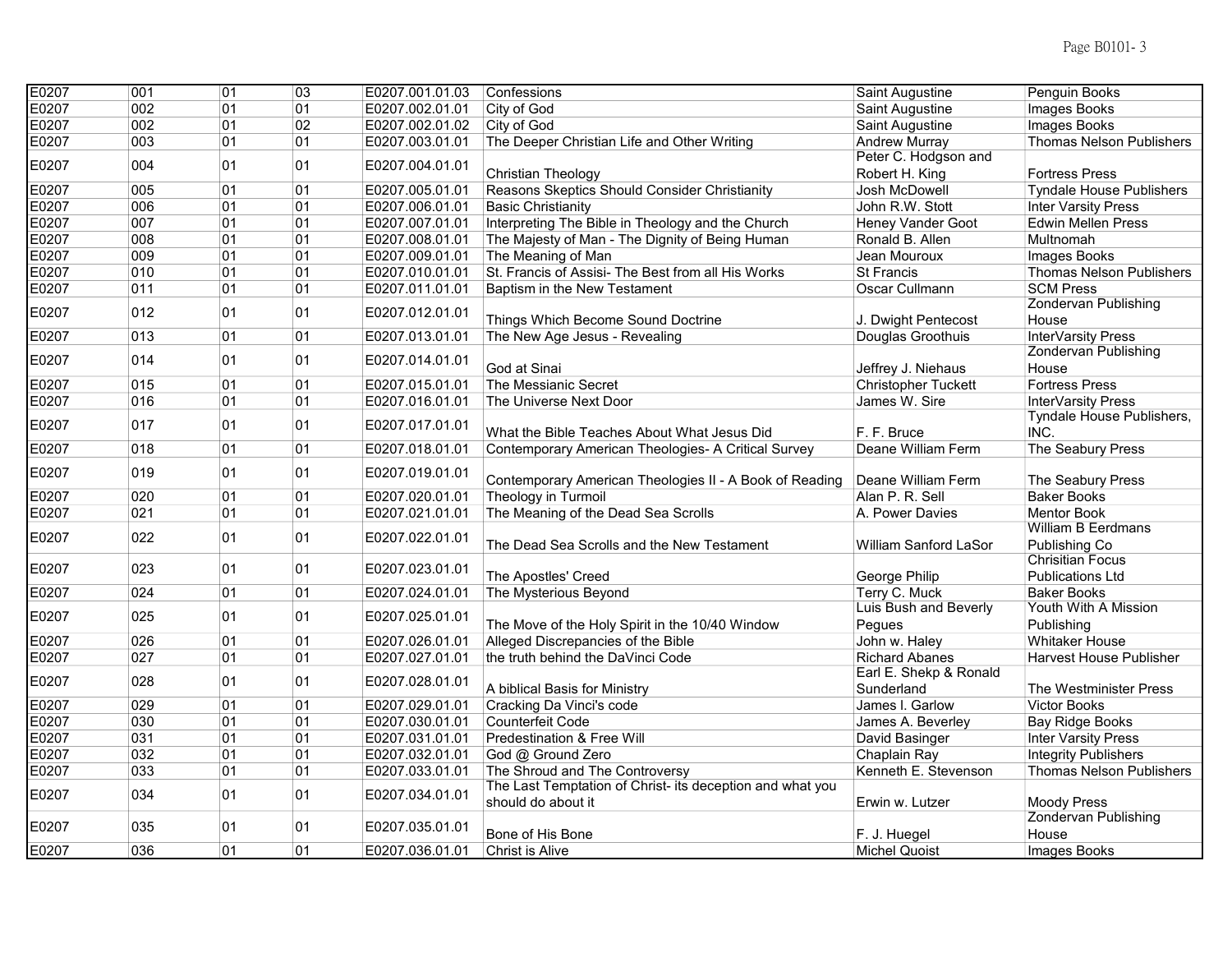| E0207 | $\overline{037}$ | $\overline{01}$ | 01 | E0207.037.01.01 | The Imitation of Christ                                    | Thomas a Kempis           | Hodder & Stoughton                        |
|-------|------------------|-----------------|----|-----------------|------------------------------------------------------------|---------------------------|-------------------------------------------|
| E0207 | 037              | 01              | 02 | E0207.037.01.02 | The Imitation of Christ                                    | Thomas a Kempis           | Hodder & Stoughton                        |
| E0207 | 038              | 01              | 01 | E0207.038.01.01 |                                                            |                           | <b>Zondervan Publishing</b>               |
|       |                  |                 |    |                 | Christ in the Psalms                                       | John E. Hunter            | House                                     |
| E0207 | 039              | 01              | 01 | E0207.039.01.01 | Ask Him Anything                                           | Lloyd J. Ogilvie          | Guideposts                                |
| E0207 | 040              | 01              | 01 | E0207.040.01.01 | Heaven the Mystery of Angels                               | Grant R. Jeffrey          | <b>Whitaker House</b>                     |
| E0207 | 041              | 01              | 01 | E0207.041.01.01 | Piercing the Darkness                                      | frank E. Peretti          | Crossway books                            |
| E0207 | 042              | 01              | 01 | E0207.042.01.01 | If the Devil Made you do it- You blew it!                  | Lorraine Peterson         | <b>Bethany House Publishers</b>           |
| E0207 | 043              | 01              | 01 | E0207.043.01.01 | To Hell and Back                                           | Maurice S. Rawlings       | Thomas Nelson Publishers                  |
| E0207 | 044              | 01              | 01 | E0207.044.01.01 | The Pilgrim's progress                                     | John Bunyan               | <b>Oxford University Press</b>            |
| E0207 | 045              | 01              | 01 | E0207.045.01.01 | <b>Essentials of Evangelical Theology - Vol 1</b>          | Donald G. Bloesch         | Harper & Row Publishers                   |
| E0207 | 045              | 02              | 01 | E0207.045.02.01 | Essentials of Evangelical Theology - Vol 2                 | Donald G. Bloesch         | Harper & Row Publishers                   |
| E0207 | 046              | 01              | 01 | E0207.046.01.01 | Integrative Theology- Vol 1                                | Gordon R. Lewis           | Zondervan Publishing<br>House             |
| E0207 | 046              | 02              | 01 | E0207.046.02.01 | Integrative Theology- Vol 2                                | Gordon R. Lewis           | Zondervan Publishing                      |
|       |                  |                 |    |                 |                                                            |                           | House                                     |
| E0207 | 046              | 03              | 01 | E0207.046.03.01 | Integrative Theology- Vol 3                                | Gordon R. Lewis           | Zondervan Publishing                      |
|       |                  |                 |    |                 |                                                            |                           | House                                     |
| E0207 | 047              | 01              | 01 | E0207.047.01.01 | Christian Theology - Vol 1                                 | Millard J. Erickson       | <b>Baker Book House</b>                   |
| E0207 | 047              | 02              | 01 | E0207.047.02.01 | Christian Theology - Vol 2                                 | Millard J. Erickson       | <b>Baker Book House</b>                   |
| E0207 | 047              | 03              | 01 | E0207.047.03.01 | Christian Theology - Vol 3                                 | Millard J. Erickson       | <b>Baker Book House</b>                   |
| E0207 | 048              | 01              | 01 | E0207.048.01.01 | Systematic Theology - Vol 1 - Introduction Bible           | Dr. Norman Geisler        | <b>Bathany House</b>                      |
| E0207 | 048              | 02              | 01 | E0207.048.02.01 | Systematic Theology - Vol 2 - God, Creation                | Dr. Norman Geisler        | <b>Bathany House</b>                      |
| E0207 | 048              | 03              | 01 | E0207.048.03.01 | Systematic Theology - Vol 3 - Sin, Salvation               | Dr. Norman Geisler        | <b>Bathany House</b>                      |
| E0207 | 048              | 04              | 01 | E0207.048.04.01 | Systematic Theology - Vol 4 - Church, Last Things          | Dr. Norman Geisler        | <b>Bathany House</b>                      |
| E0207 | 049              | 01              | 01 | E0207.049.01.01 | Understanding Theology Vol-1                               | R. T. Kendall             | <b>Christian Focus</b>                    |
| E0207 | 049              | 02              | 01 | E0207.049.02.01 | Understanding Theology Vol-2                               | R. T. Kendall             | <b>Christian Focus</b>                    |
| E0207 | 049              | 03              | 01 | E0207.049.03.01 | Understanding Theology Vol-3                               | R. T. Kendall             | <b>Christian Focus</b>                    |
| E0207 | 050              | 01              | 01 | E0207.050.01.01 | Lectures in Systematic Theology                            | Henry Clarence Thiessen   | <b>William Eerdmans</b><br>Publishing Co. |
| E0207 | 051              | 01              | 01 | E0207.051.01.01 | Theology for Ordinary People                               | Bruce L. Shelley          | <b>Inter Varsity Press</b>                |
|       |                  |                 |    |                 |                                                            | Alpha - Omega Ministries  | Alpha - Omega Ministries                  |
| E0207 | 052              | 01              | 01 | E0207.052.01.01 | Practical Illustrations- Indexed to Scripture Passages     | Inc.                      | Inc.                                      |
| E0207 | 053              | 01              | 01 | E0207.053.01.01 | Practical Theology - History, Theory, Action domains       | Gerben Heitink            | <b>William Eerdmans</b><br>Publishing Co. |
| E0207 | 054              | 01              | 01 | E0207.054.01.01 | Introduction to Theological Research                       | Cyril J. Barber           | <b>Moody Press</b>                        |
| E0207 | 055              | 01              | 01 | E0207.055.01.01 | Christianity 101 - a guide to Eight Basic Christian Belifs | Gilbert Bilezikian        | Zondervan Publishing<br>House             |
| E0207 | 056              | 01              | 01 | E0207.056.01.01 | <b>Basic Theology Applied</b>                              | Wesley and Elaine Willis  | Victor books                              |
| E0207 | 057              | 01              | 01 | E0207.057.01.01 | Systematic Theology Vol 1 & 2                              | Lewis Sperry Chafer       | <b>Kregel Publications</b>                |
| E0207 | 057              | 02              | 01 | E0207.057.02.01 | Systematic Theology Vol 3 & 4                              | Lewis Sperry Chafer       | <b>Kregel Publications</b>                |
| E0207 | 057              | 03              | 01 | E0207.057.03.01 | Systematic Theology Vol 5 & 6                              | Lewis Sperry Chafer       | <b>Kregel Publications</b>                |
| E0207 | 057              | 04              | 01 | E0207.057.04.01 | Systematic Theology Vol 7 & 8                              | Lewis Sperry Chafer       | <b>Kregel Publications</b>                |
| E0207 | 058              | 01              | 01 | E0207.058.01.01 | The Bondage of The Will                                    | <b>Martin Luther</b>      | Fleming H. Revell                         |
| E0207 | 059              | 01              | 01 | E0207.059.01.01 | <b>Christian Liberty</b>                                   | <b>Martin Luther</b>      | <b>Fortress Press</b>                     |
| E0207 | 060              | 01              | 01 | E0207.060.01.01 | PRACTICAL CHRISTIAN THEOLOGY                               | <b>FLOYD H. BARACKMAN</b> | FLEMING H. REVELL CO.                     |
| E0207 | 061              | 01              | 01 | E0207.061.01.01 | <b>SYSTEMATIC THEOLOGY</b>                                 | L. BERKHOF                | <b>WM.EERDMANS</b><br>PUBLISHING CO.      |